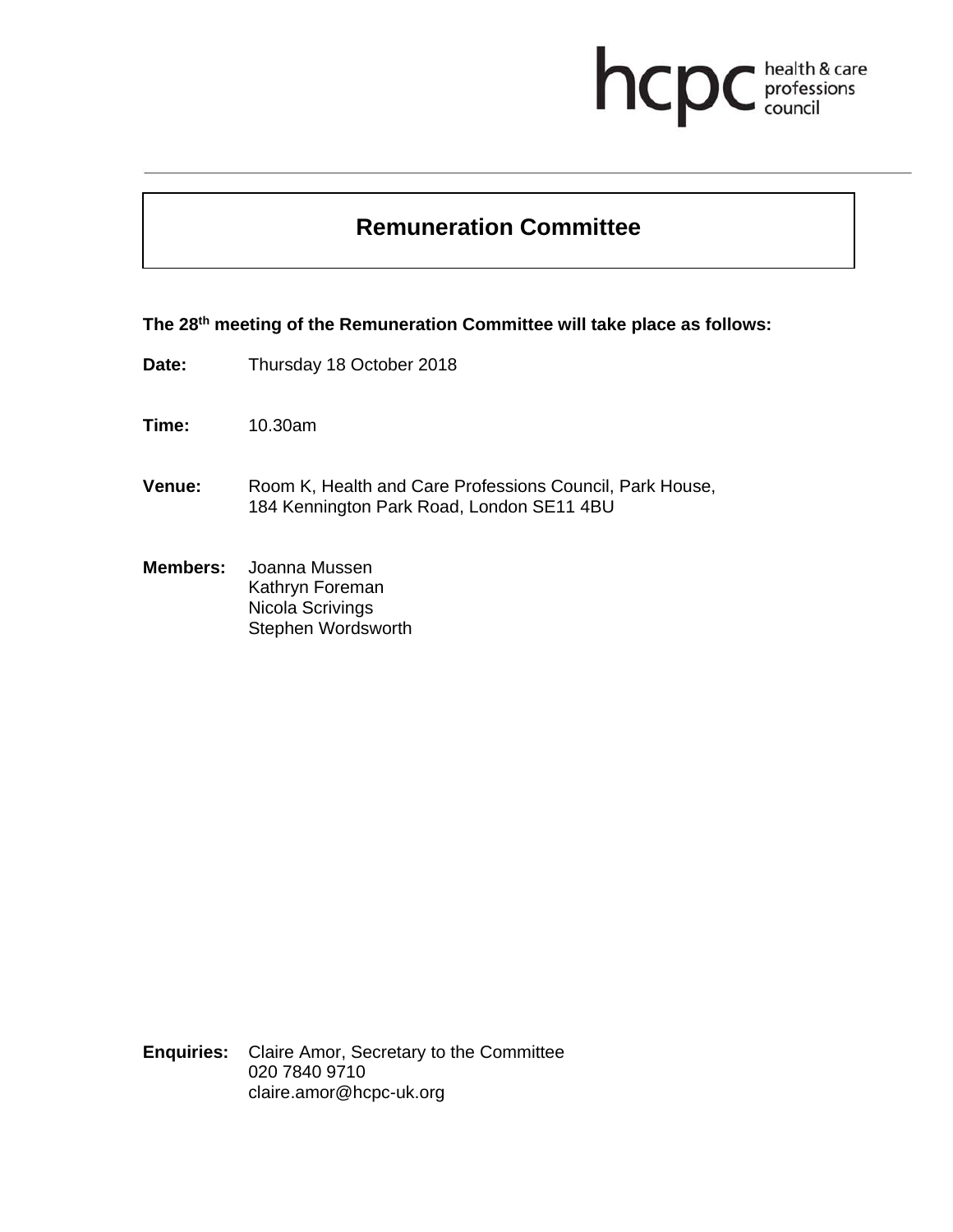### Public Agenda

| 1              | <b>Nomination of Chair</b>                                                                               | verbal                          |
|----------------|----------------------------------------------------------------------------------------------------------|---------------------------------|
| $\overline{2}$ | <b>Apologies for absence</b>                                                                             | verbal                          |
| 3              | <b>Approval of agenda</b>                                                                                | verbal                          |
| 4              | Declaration of members' interests                                                                        | verbal                          |
| 5              | Minutes of the Remuneration Committee meeting of 3 July 2018<br>Claire Amor - Secretary to the Committee | enclosure 1<br><b>REM 18/18</b> |
| 6              | <b>Council and Committee member remuneration</b><br>Claire Amor – Secretary to the Committee             | enclosure 2<br>AUD 19/18        |
| $\overline{7}$ | <b>Expense policy review</b><br>Tian Tian - Director of Finance                                          | enclosure 3<br><b>REM 20/18</b> |
| 8              | Any other business<br>Previously notified and agreed by the Chair                                        |                                 |

9 **Date and time of next meeting** Tuesday 15 January 2019 – 10.30am

#### **Resolution**

The Committee is invited to adopt one or more of the following: 'The Committee hereby resolves that the remainder of the meeting shall be held in private, because the matters being discussed relate to one or more of the following;

- (1) information relating to a registrant, former registrant or applicant for registration;
- (2) information relating to an employee or officer holder, former employee or applicant for any post or office;
- (3) the terms of, or expenditure under, a tender or contract for the purchase or supply of goods or services or the acquisition or disposal of property;
- (4) negotiations or consultation concerning labour relations between the Council and its employees;
- (5) any issue relating to legal proceedings which are being contemplated or instituted by or against the Committee or the Council;
- (6) action being taken to prevent or detect crime or to prosecute offenders;
- (7) the source of information given to the Committee in confidence; or
- (8) any other matter which, in the opinion of the Chair, is confidential or the public disclosure of which would prejudice the effective discharge of the Committee's or Council's functions.'